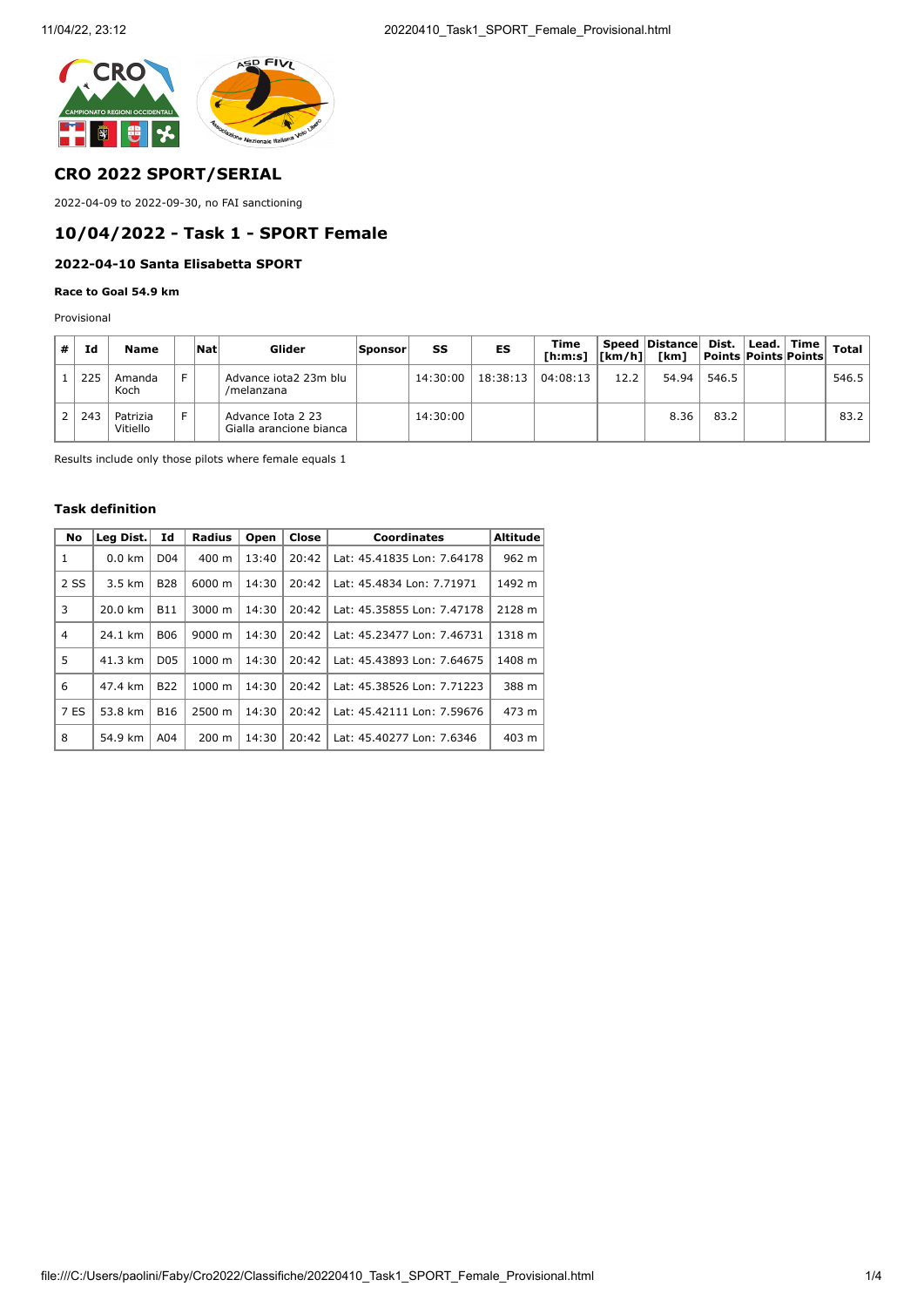### **Pilots not yet processed (NYP)**

**Id Name**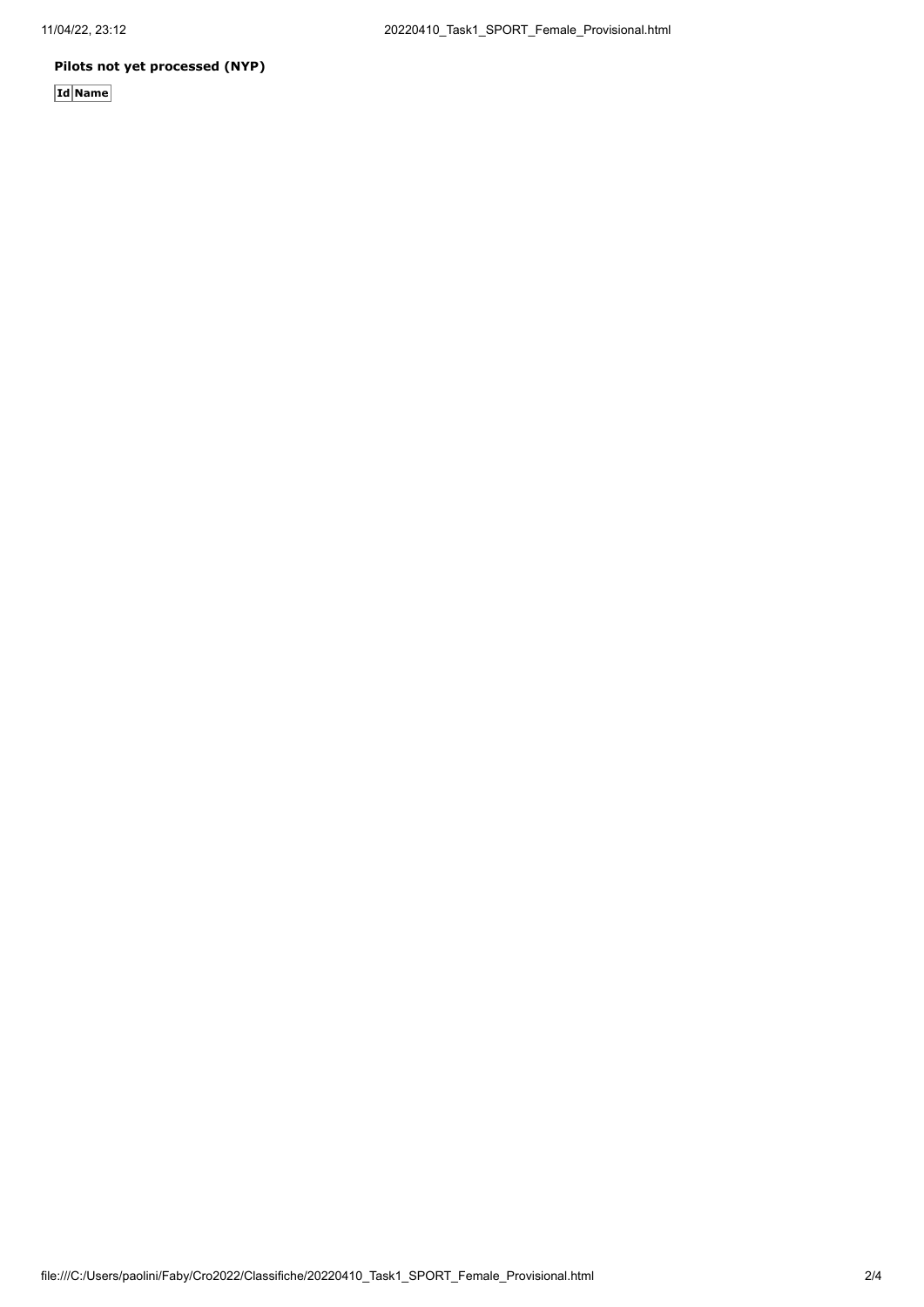#### **Task statistics**

| param                           | value                     |
|---------------------------------|---------------------------|
| ss_distance                     | 50.341                    |
| task_distance                   | 54.941                    |
| launch_to_ess_distance          | 53.812                    |
| no_of_pilots_present            | 49                        |
| no_of_pilots_flying             | 45                        |
| no_of_pilots_lo                 | 34                        |
| no_of_pilots_reaching_nom_dist  | 26                        |
| no_of_pilots_reaching_es        | 15                        |
| no_of_pilots_reaching_goal      | 11                        |
| sum_flown_distance              | 1535.12                   |
| best_dist                       | 54.941                    |
| best time                       | 1.8511                    |
| worst_time                      | 4.1369                    |
| qnh_setting                     | 1013.25                   |
| no_of_pilots_in_competition     | 42                        |
| no_of_pilots_landed_before_stop | 0                         |
| sum_dist_over_min               | 1328.487                  |
| sum_real_dist_over_min          | 1328.487                  |
| sum_flown_distances             | 1535.12                   |
| best_real_dist                  | 54.941                    |
| last_finisher_start_time        | 2022-04-10T14:30:00+02:00 |
| last_start_time                 | 2022-04-10T14:30:00+02:00 |
| first_start_time                | 2022-04-10T14:30:00+02:00 |
| first finish time               | 2022-04-10T16:21:04+02:00 |
| max_time_to_get_time_points     | 3.2117                    |
| goalratio                       | 0.2444                    |
| arrival_weight                  | 0                         |
| departure_weight                | 0                         |
| leading_weight                  | 0.162                     |
| time_weight                     | 0.2915                    |
| distance weight                 | 0.5465                    |
| smallest_leading_coefficient    | 1.2548                    |
| available_points_distance       | 546.495                   |
| available_points_time           | 291.505                   |
| available_points_departure      | 0                         |
| available points leading        | 162                       |
|                                 | 0                         |
| available_points_arrival        |                           |
| time_validity                   | 1                         |
| launch_validity                 | 1                         |
| distance_validity               | 1                         |
| stop_validity                   | 1                         |
| day_quality                     | 1                         |
| ftv_day_validity                | 0.9842                    |
| time_points_stop_correction     | 0                         |

# **Scoring formula settings**